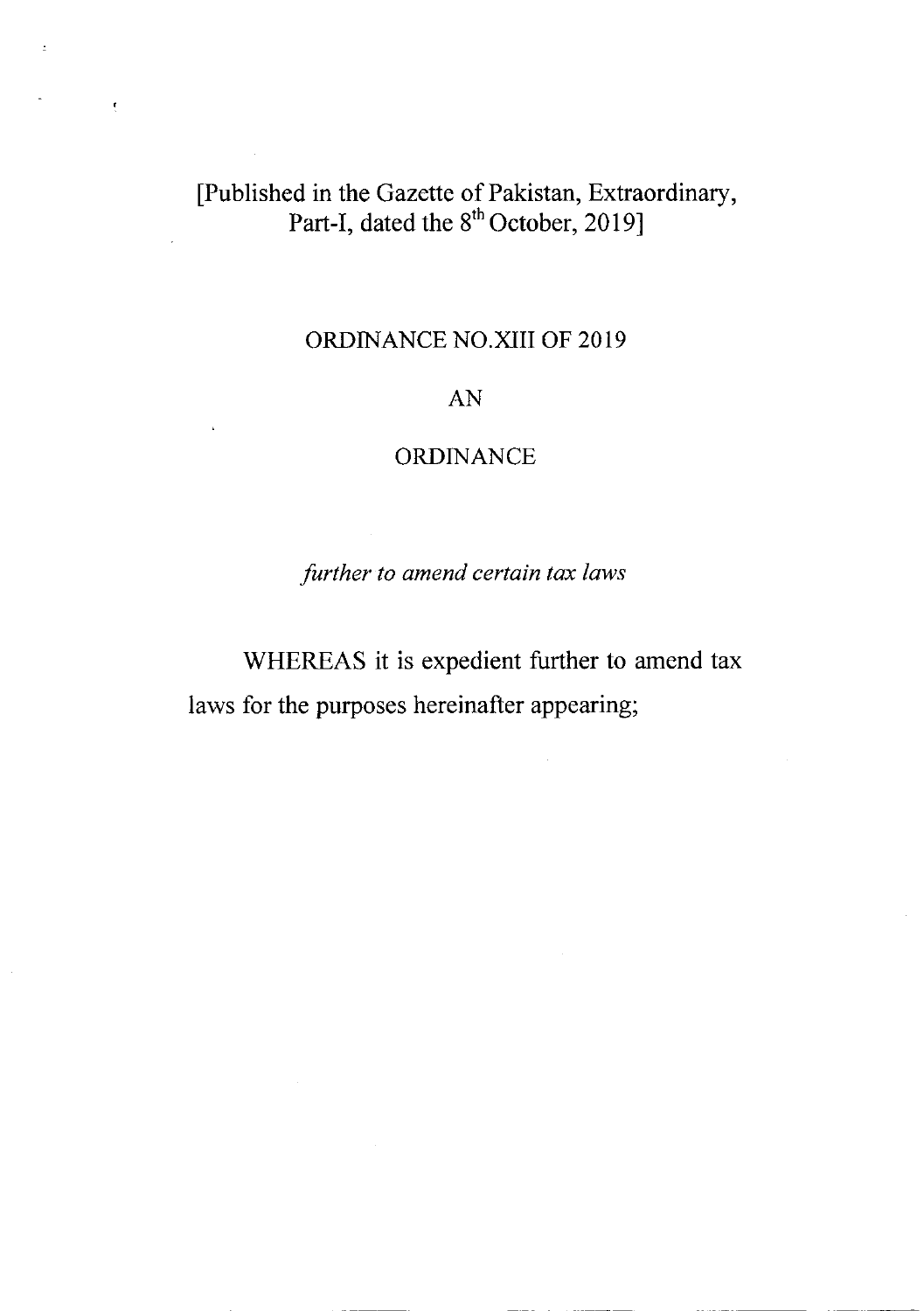AND WHEREAS, the Senate and the National Assembly are not in session. and the President of the Islamic Republic of Pakistan is satisfied that circumstances exist which render it necessary to take immediate action;

Now, THEREFORE, in exercise of the powers conferred by clause (1) of Article 89 of the Constitution of the Islamic Republic of Pakistan, the President of the Islamic Republic of Pakistan is pleased to make and promulgate the following Ordinance:-

Short title and commencement. $-(1)$  This Ordinance may be 1. called the Tax Laws (Amendment) Ordinance, 2019.

(2) It shall come into force at once.

 $2.$ Amendment of the Customs Act, 1969 (Act IV of 1969).—In the Customs Act, 1969 (IV of 1969), in the First Schedule, in Chapter 99, in subchapter-V, in column (1), against PCT Code 9917,--

- $(i)$ in column  $(2)$ , in paragraph  $(3)$ , the following amendment shall be made, namely:
	- in sub-paragraph (i), for the word "and", occurring for third  $(a)$ time, the expression ", including Gwadar International Terminals Limited and Gwadar Marine Services Limited and their" shall be substituted:
	- $(b)$ in sub-paragraph (ii), for the words, "the ships used in the port \_ and its terminals", the words "all visiting ships including foreign and local and fishing vessels at Gwadar Port", shall be substituted; and
	- for sub-paragraph (iv), the following shall be substituted,  $(c)$  $namely$  —
		- (iv) Imports by the following businesses to be established in the Gwadar Free Zone Area for a period of 23 years with effect from 1st July, 2016, packaging, distribution, stuffing and de-stuffing, CFS, container vard. warehousing including cool and cold rooms, translabeling. light end shipment. assembly and re-assembly, imports and exports/value added exports, value adding of imports, other similar or related businesses activities and such commercial activities as are required to support the free zone.".

3. Amendments of the Sales Tax Act, 1990.—In the Sales Tax Act. 1990, the following further amendments shall be made, namely:-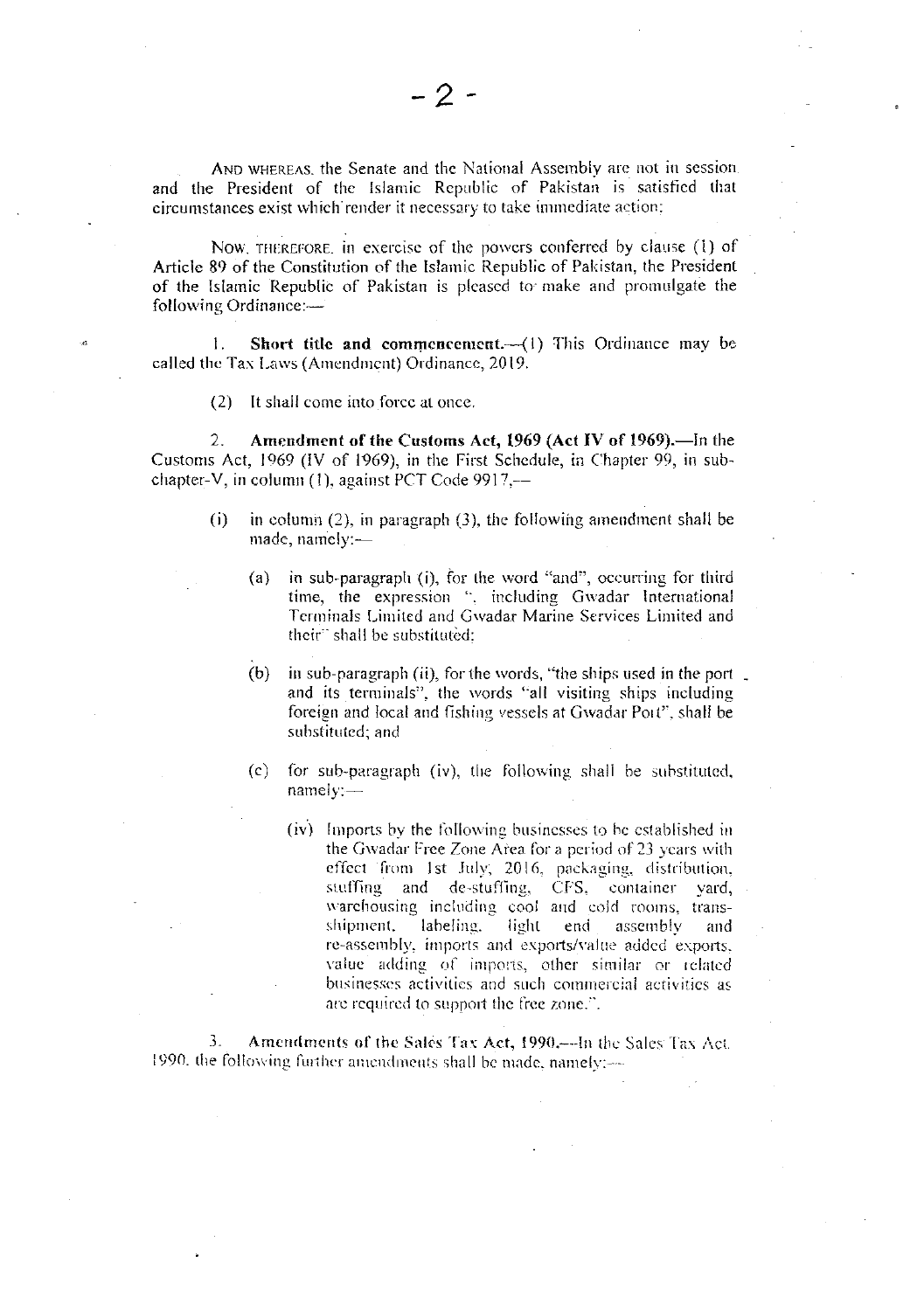In the Fifth Schedule, in the Table, in column (1) after Serial  $(1)$ Number 12 and the entries relating thereto in column (2), the following new Serial Numbers and entries relating thereto shall be added, namely:-

| $\overline{3}$ . | Supplies of raw materials, components and goods for<br>further manufacture of goods in the Gwadar Free Zone and<br>export thereof, provided that in case of supply to tariff area<br>of Pakistan, tax shall be charged on the value assessed on<br>the Goods Declaration for import |
|------------------|-------------------------------------------------------------------------------------------------------------------------------------------------------------------------------------------------------------------------------------------------------------------------------------|
| 4                | Supplies of locally manufactured plant and machinery of the<br>following specifications, to manufacturers in the Gwadar<br>Free Zone, subject to the conditions, restrictions<br>and<br>procedure given below, namely:-                                                             |
|                  | $(i)$ Plant and machinery, operated by power of<br>any<br>description, as is used for the manufacture<br> 10<br>production of goods by that manufacturer;                                                                                                                           |
|                  | (ii) Apparatus, appliances and equipment specifically<br>meant or adapted for use in conjunction with the<br>machinery specified in clause (i);                                                                                                                                     |
|                  | (iii)<br>Mechanical and electrical control and transmission<br>gear, meant or adapted for use in conjunction with<br>machinery specified in clause (i); and                                                                                                                         |
|                  | (iv)<br>Parts of machinery as specified in clauses (i), (ii) and<br>(iii), identifiable for use in or with such machinery.                                                                                                                                                          |
|                  | Conditions, restrictions and procedures:-                                                                                                                                                                                                                                           |
|                  | (a) the supplier of the machinery is registered under the<br>Act.                                                                                                                                                                                                                   |
|                  | (b) proper bill of export is filed showing registration<br>number;                                                                                                                                                                                                                  |
|                  | (c)<br>the purchaser of the machinery is an established<br>manufacturer located in the Gwadar Free Zone and<br>holds a certificate from the Gwadar Port Authority to<br>that effect;                                                                                                |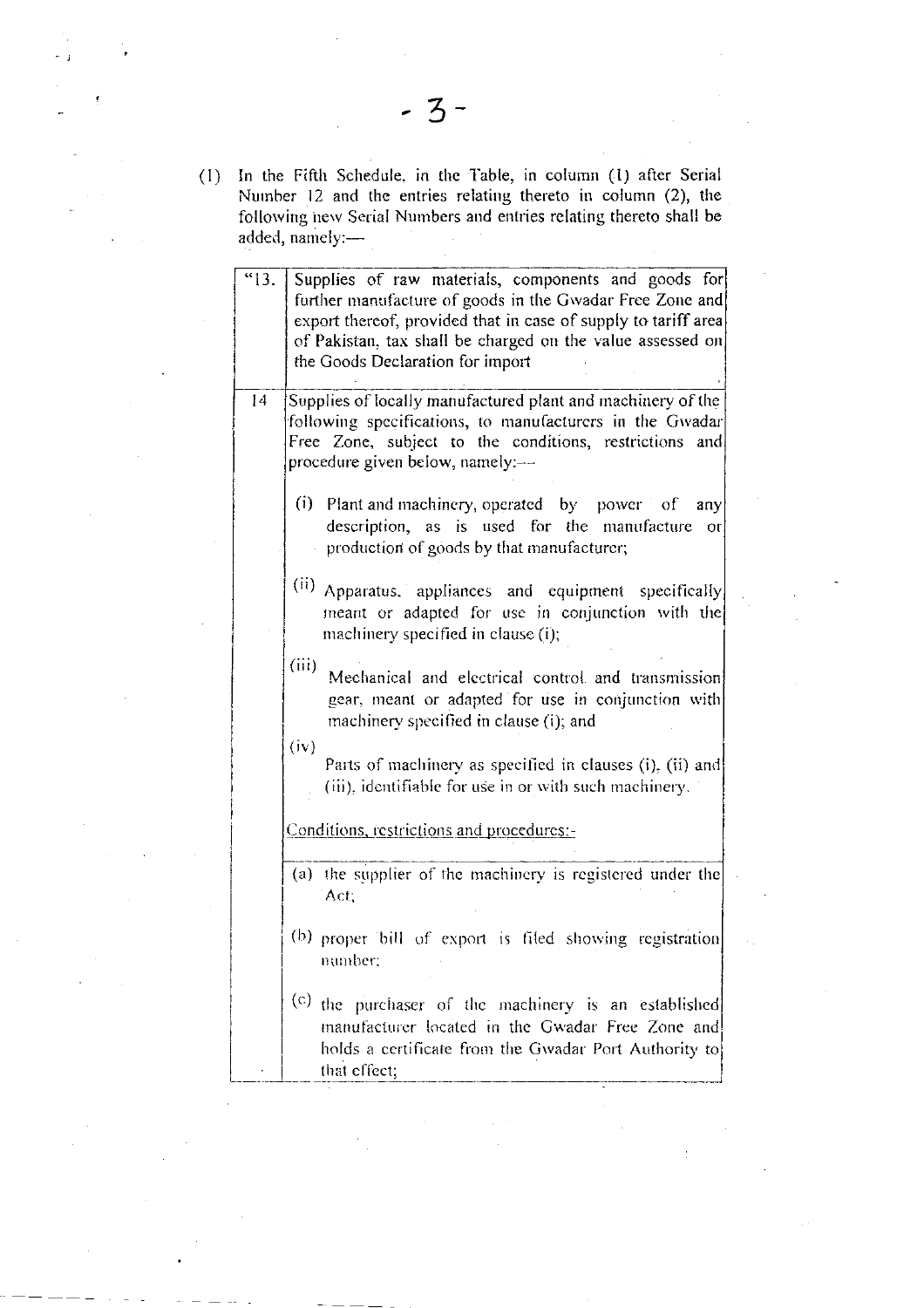- (d) the purchaser submits an indemnity bond in proper form to the satisfaction of the concerned Commissioner Inland Revenue that the machinery shall, without prior permission from the said Commissioner, not be sold, transferred or otherwise moved out of the Gwadar Free Zone before a period of five years from the date of entry into the Zone;
	- (e) if the machinery is brought to tariff area of Pakistan outside Gwadar Free Zone, sales tax shall be charged on the value assessed on the Goods Declaration for import; and
	- (f) breach of any of the conditions specified herein shall attract legal action under the relevant provisions of the Act, besides recovery of the amount of sales tax alongwith default surcharge and penalties involved.";
- $(2)$  In the Sixth Schedule,—
	- $\left( a\right)$ in Table-1, in column  $(1)$ ,—
		- $(i)$ against Serial Number 100A, in column (2),—
			- (A) after the words "Gwadar Port", occurring for the third time, the expression, "by the aforesaid operating companies" shall be inserted; and
			- (B) under "Conditions and procedure for imports", in condition  $(iii)$ ,—
				- $(1)$ after the word "imported", the expression "and also those already imported under Notification No.115(I)/2008, dated 6th February, 2008," shall be inserted; and
				- (11) for the words "time of import", the words "applicable rate on residual value" shall be substituted; and
		- (ii) after Serial Number 100C and entries relating thereto in columns  $(2)$  and  $(3)$ , the following new Serial Number and entries relating thereto shall be added, namely:---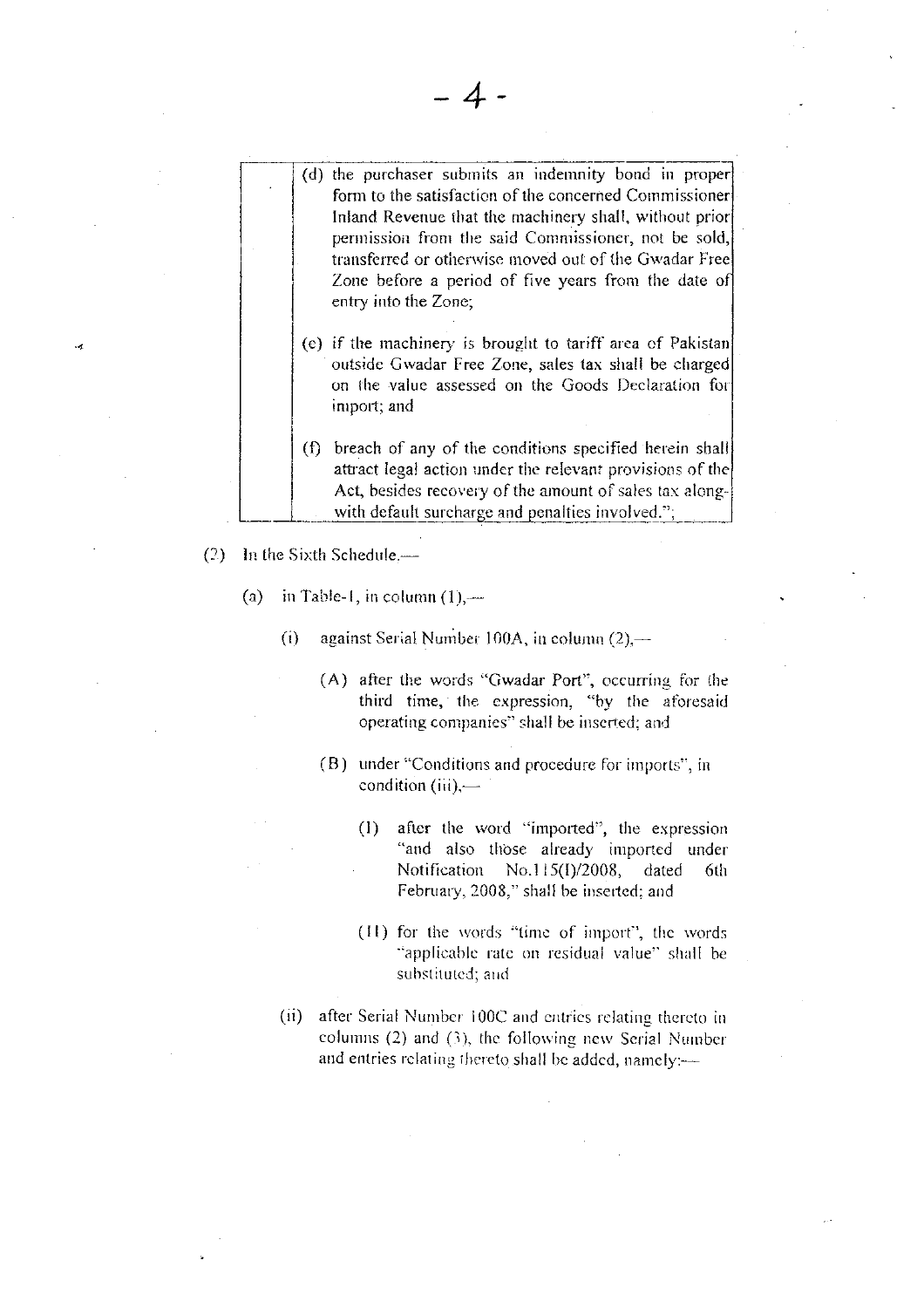| 400D | Machinery, equipment, materials    | Respective  |
|------|------------------------------------|-------------|
|      |                                    | headings.". |
|      | and goods imported either for      |             |
|      | exclusive use within the limits of |             |
|      | Gwadar Free Zone, or for           |             |
|      | making exports therefrom,          |             |
|      | subject to the conditions that     |             |
|      | such<br>machinery, equipment,      |             |
|      | materials and goods,<br>are        |             |
|      | imported by investors of Gwadar    |             |
|      | Free Zone, and all<br>the          |             |
|      | procedures, limitations<br>and     |             |
|      | restrictions as are applicable on  |             |
|      | such goods under the Customs       |             |
|      | Act, 1969 (Act IV of 1969) and     |             |
|      | rules made thereunder shall,       |             |
|      | mutatis<br>mutandis,<br>apply.     |             |
|      | Provided also that if any of such  |             |
|      | goods is taken out of the Zone     |             |
|      | for purpose other than the export, |             |
|      | the tax on the same shall be paid  |             |
|      | by the importer.                   |             |
|      |                                    |             |

4. Amendment of Income Tax Ordinance, 2001 (XLIX of 2001).- In the Income Tax Ordinance, 2001 (XLIX of 2001), in the Second Schedule, in Part  $I,$ —

- (a) in clause (126A), after the words "Gwadar Port", the words "and Gwadar Free Zone" shall be inserted;
- (b) in clause (l26A8), in paragraph (b), after the expression "China Overseas Ports Holding Company Limited,", the expression "China Overseas Port Holding Company Pakistan (Private) Limited, Gwadar International Terminals Limited, Gwadar Marine Services